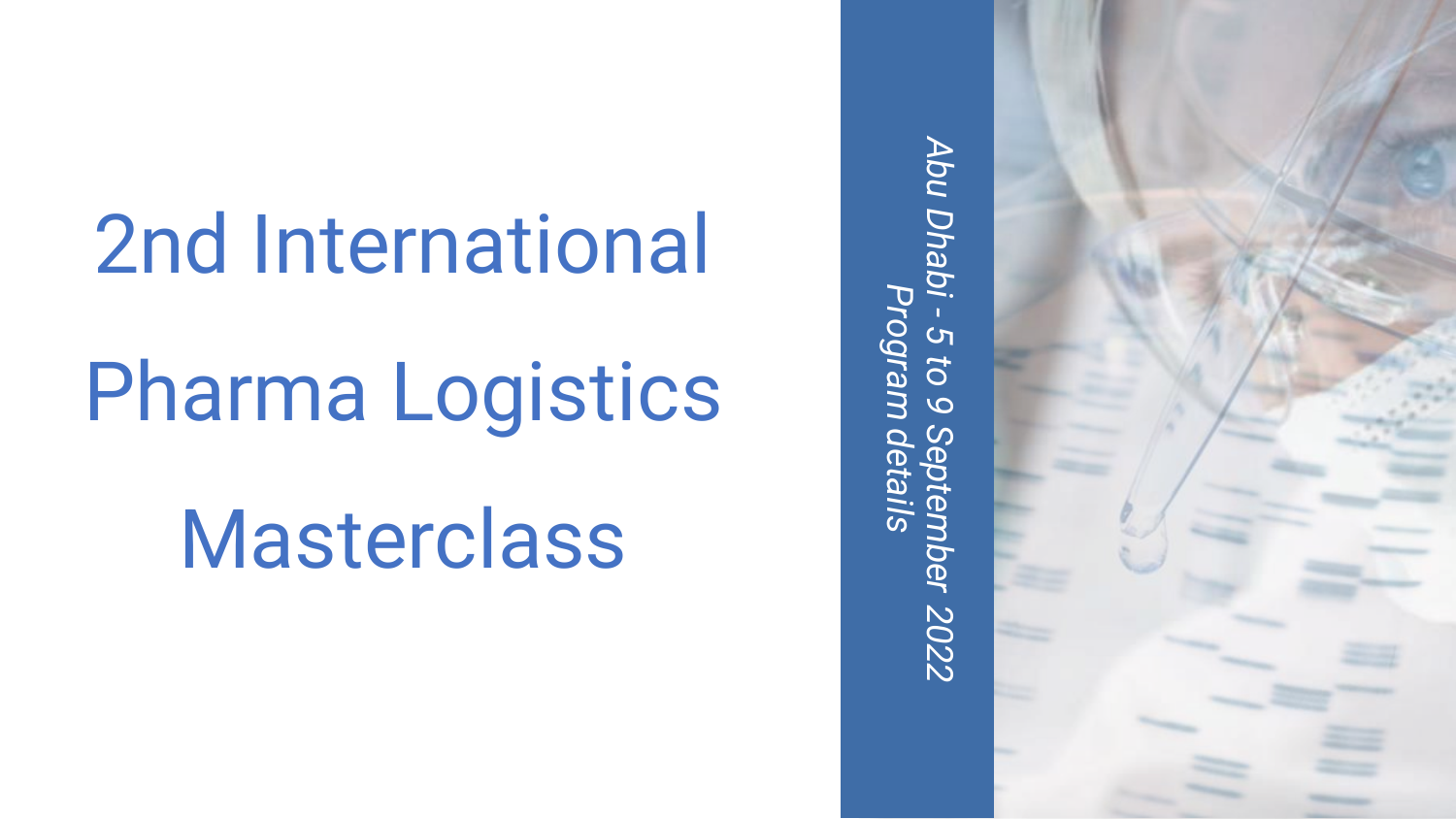| DAY <sub>1</sub><br><b>SEPTEMBER 5</b> | Data as value driver for the future pharma supply chain<br>Chair: Khalifa University, Abu Dhabi UAE<br>Co-Chair: Pharma Company                                    |
|----------------------------------------|--------------------------------------------------------------------------------------------------------------------------------------------------------------------|
| $9 - 9.30$                             | <b>Welcome Address by the Captains</b><br>- Steering Committee Masterclass 2022                                                                                    |
| $9.30 - 10$                            | <b>Flightplan of the Masterclass</b><br>- Pharma.Aero                                                                                                              |
| $10 - 10.45$                           | The Power of Mega Cargo Loads of Data: impact on the future pharma supply chain<br>- Khalifa University, Abu Dhabi UAE                                             |
| $10.45 - 11.15$                        | <b>O</b> Coffee break & networking                                                                                                                                 |
| $11.15 - 12$                           | Connecting the data dots of the end-to-end Pharma supply chain routing: use cases and data control towers<br>- Khalifa University, Abu Dhabi UAE<br>- Blue Yondel  |
| $12 - 12.30$                           | $\blacksquare$ Take-off destination "future data ecosystems": industry use cases to support the pharma supply chain of tomorrow                                    |
| $12.30 - 14.30$                        | <b>• Lunch break with alternating visits to the Khalifa University Drone Lab and Robotics Centre</b>                                                               |
| $15.30 - 17.00$                        | Workshop - Digital Twinning: Light in the black box - how big data analytics create pharma supply chain predictability<br>- Mina Zayed Abu Dhabi                   |
| $18.30 - 20.30$                        | <b>Welcome Reception &amp; networking</b><br>- Executive Affairs UAE / The Belgian Ambassador UAE / Etihad / Khalifa University / Antwerp University / Pharma.Aero |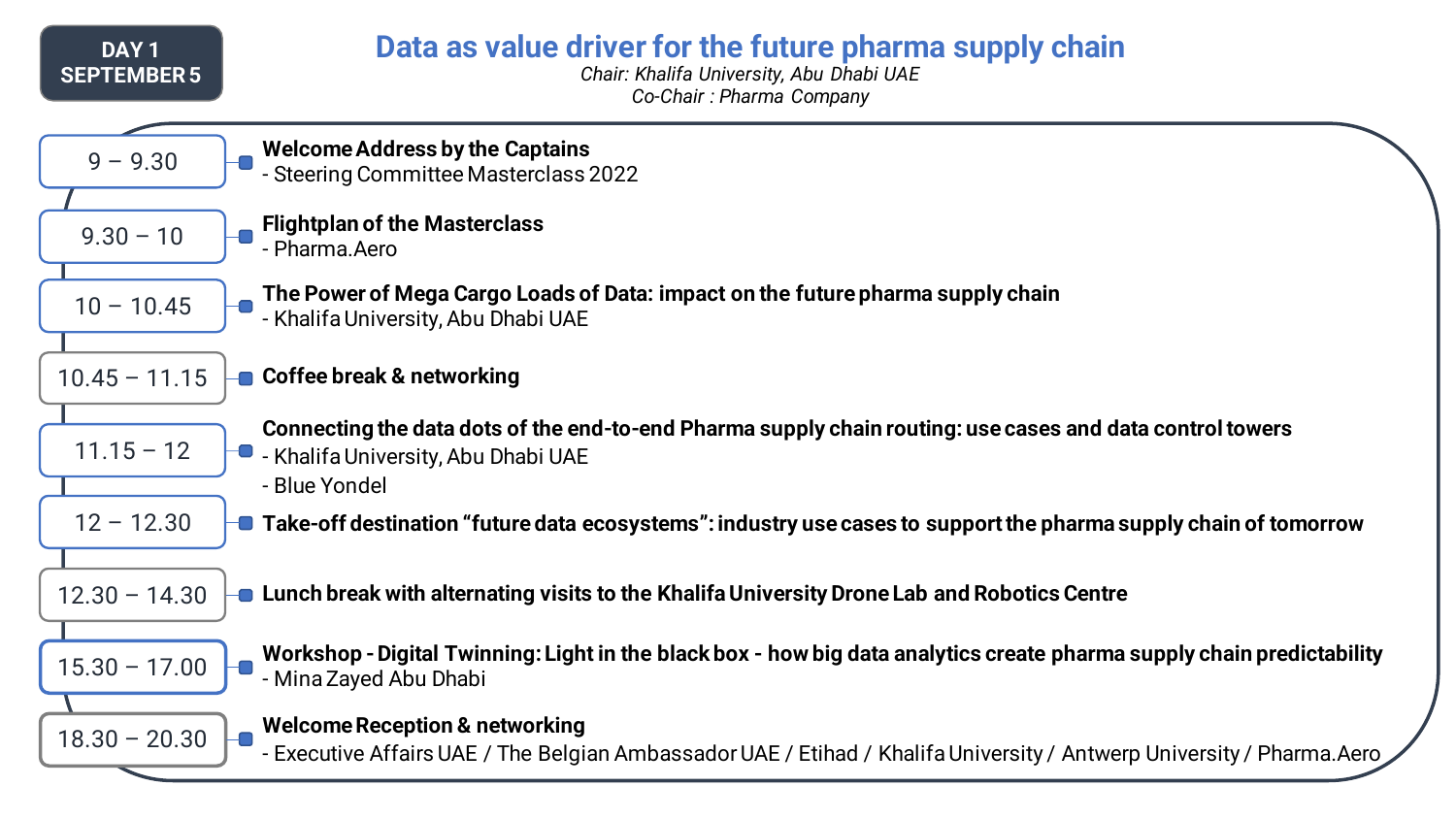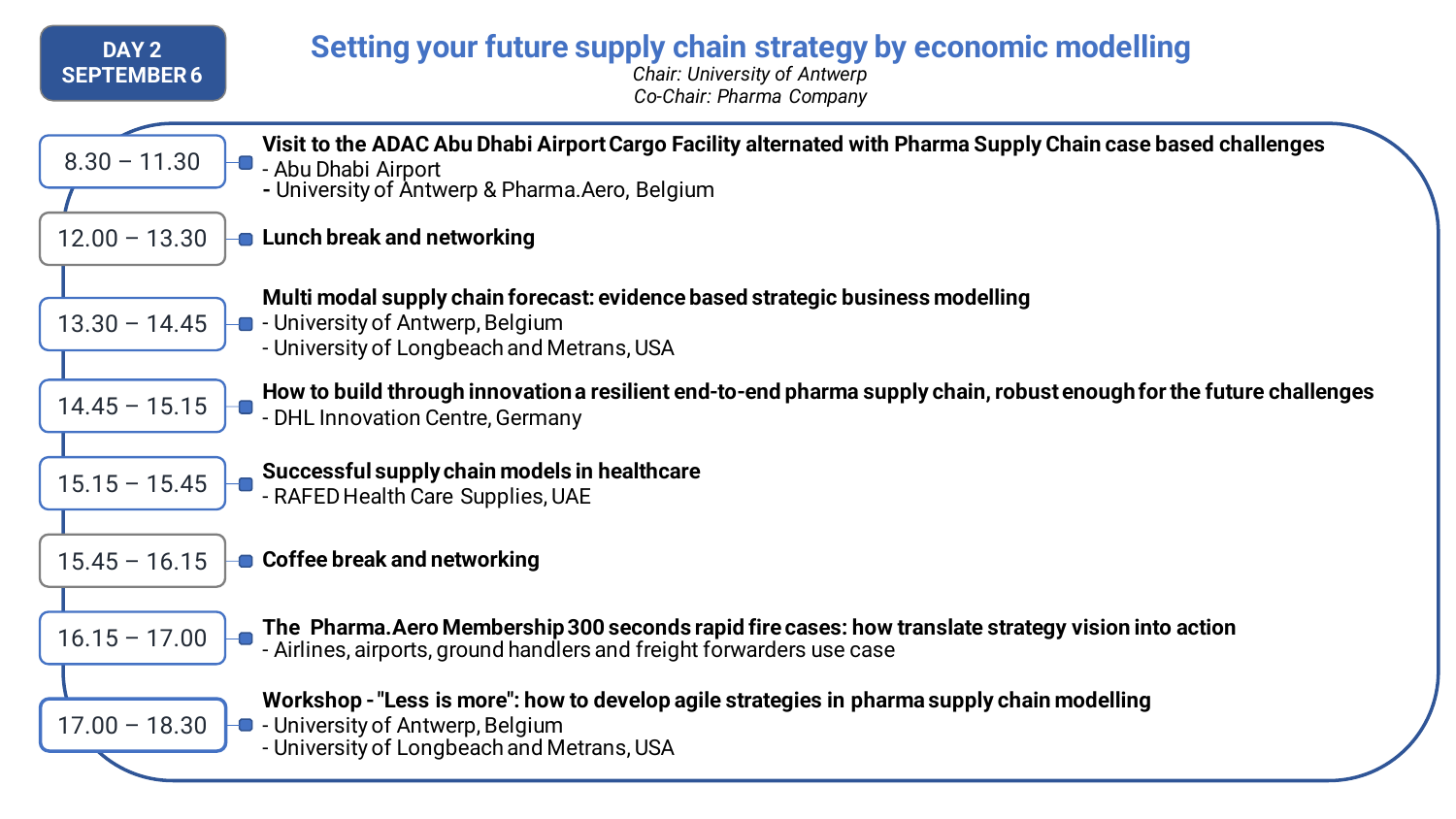| DAY <sub>3</sub><br><b>SEPTEMBER7</b> | Pack and go: how innovative packaging will support the future healthcare model<br>Chair: Pharma.Aero<br>Co-Chair: Department of Healthcare, University of Antwerp |  |
|---------------------------------------|-------------------------------------------------------------------------------------------------------------------------------------------------------------------|--|
| $8.30 - 9.00$                         | Setting the scene: wake-up call for integrated full end-to-end visibility supply<br>- Pharma. Aero, Belgium                                                       |  |
| $9.00 - 10.00$                        | The change of the future healthcare model: supply chain requirements for vaccines<br>- Department of Healthcare, University of Antwerp, Belgium                   |  |
| $10.00 - 10.30$                       | Using advanced devices for the future pharma supply chain<br>- Khalifa University, Abu Dhabi, UAE                                                                 |  |
| $10.30 - 11.00$                       | <b>O</b> Coffee break & networking                                                                                                                                |  |
| $11.00 - 11.30$                       | Back to the Future: two industry use cases - Evidence based business model change in dry ice use, industry case<br>- Hope Consortium, Abu Dhabi, UAE              |  |
| $11.30 - 12.00$                       | Cool chain challenges for the last-mile deliveries: how to prepare a connected pharma supply chain<br>- University of Antwerp, Belgium                            |  |
| $12.00 - 13.00$                       | Introduction to innovative packaging:<br>Set the scene: industry state of the art & 300 sec. industry innovation pitch<br>- 7 industry company innovation pitches |  |
| $13.00 - 15.00$                       | <b>E</b> Lunch Workshop: create an innovative packing solution end-to-end<br>- Students work in 7 groups with the 7 industry moderators                           |  |
| $15.30 - 18.30$                       | <b>RAFED &amp; GENOME VALLEY Visit</b>                                                                                                                            |  |
| $13.00 - 15.00$                       | <b>■ Social Event: Exclusive visit &amp; dinner at Louvre, Abu Dhabi, UAE</b>                                                                                     |  |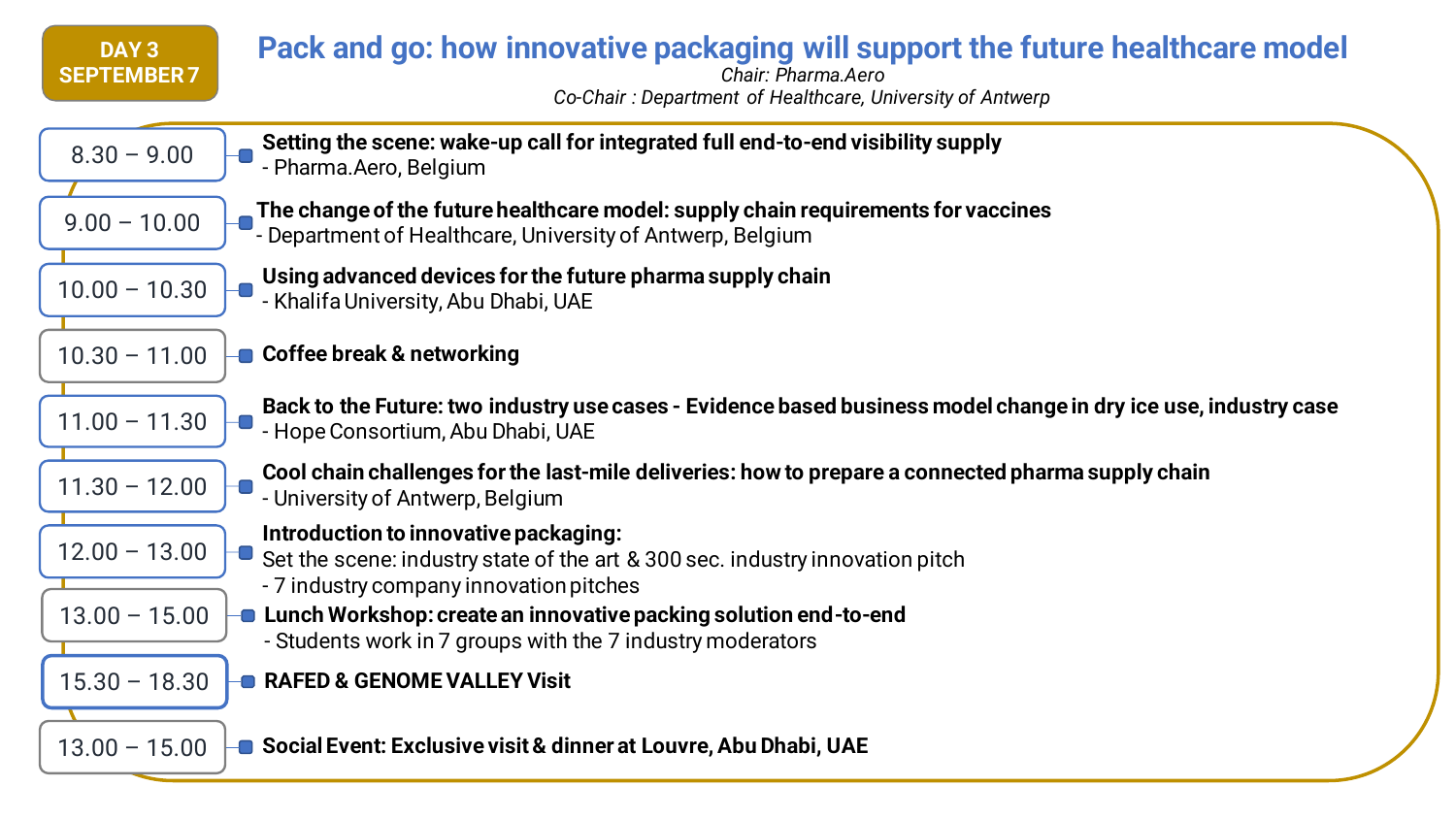| DAY 4<br><b>SEPTEMBER 8</b> | When the exception turns into standard: emergency and crisis pharma logistics<br><b>Chair: Executive Affairs UAE</b><br>Co-Chair: Pharma Shipper                                              |
|-----------------------------|-----------------------------------------------------------------------------------------------------------------------------------------------------------------------------------------------|
| $9.00 - 9.30$               | Setting the scene: the impact of the global disruption caused by health and geo-political situations<br>- Executive Affairs UAE                                                               |
| $9.30 - 10.15$              | When all standards are gone: flexible until it snaps - insights in emergency logitistics<br>- Unicef                                                                                          |
| $10.15 - 11.00$             | Collaboration as key differentiator for future crisis models<br>- Project Sunrays Pharma. Aero & TIACA<br>- Air Cargo Belgium Community on Physical Internet and collaboration during BruCure |
| $11.00 - 11.30$             | <b>■ Coffee break &amp; networking</b>                                                                                                                                                        |
| $11.30 - 12.00$             | Title to be confirmed<br>- University of Longbeach and Metrans, USA                                                                                                                           |
| $12.00 - 12.30$             | How new technologies can drive the future emergency medical and pharmaceutical supply chain<br>- Khalifa University, Abu Dhabi UAE                                                            |
| $1230 - 14.00$              | <b>D</b> Lunch & networking                                                                                                                                                                   |
| $12.00 - 12.30$             | Hope Consortium in crisis logistics<br>- Hope Consortium, Abu Dhabi UAE                                                                                                                       |
| $14.30 - 16.30$             | Connect to the last difficult mile: drone project of Pharma. Aero, Humanitarian Logistics Association & VillageReach<br>- Pharma. Aero Drone project insights                                 |
| $17.00 - 21.30$             | ■ Social Event: Masterclass Dinner Event & Certification Ceremony - Abu Dhabi Desert visit & dinner                                                                                           |